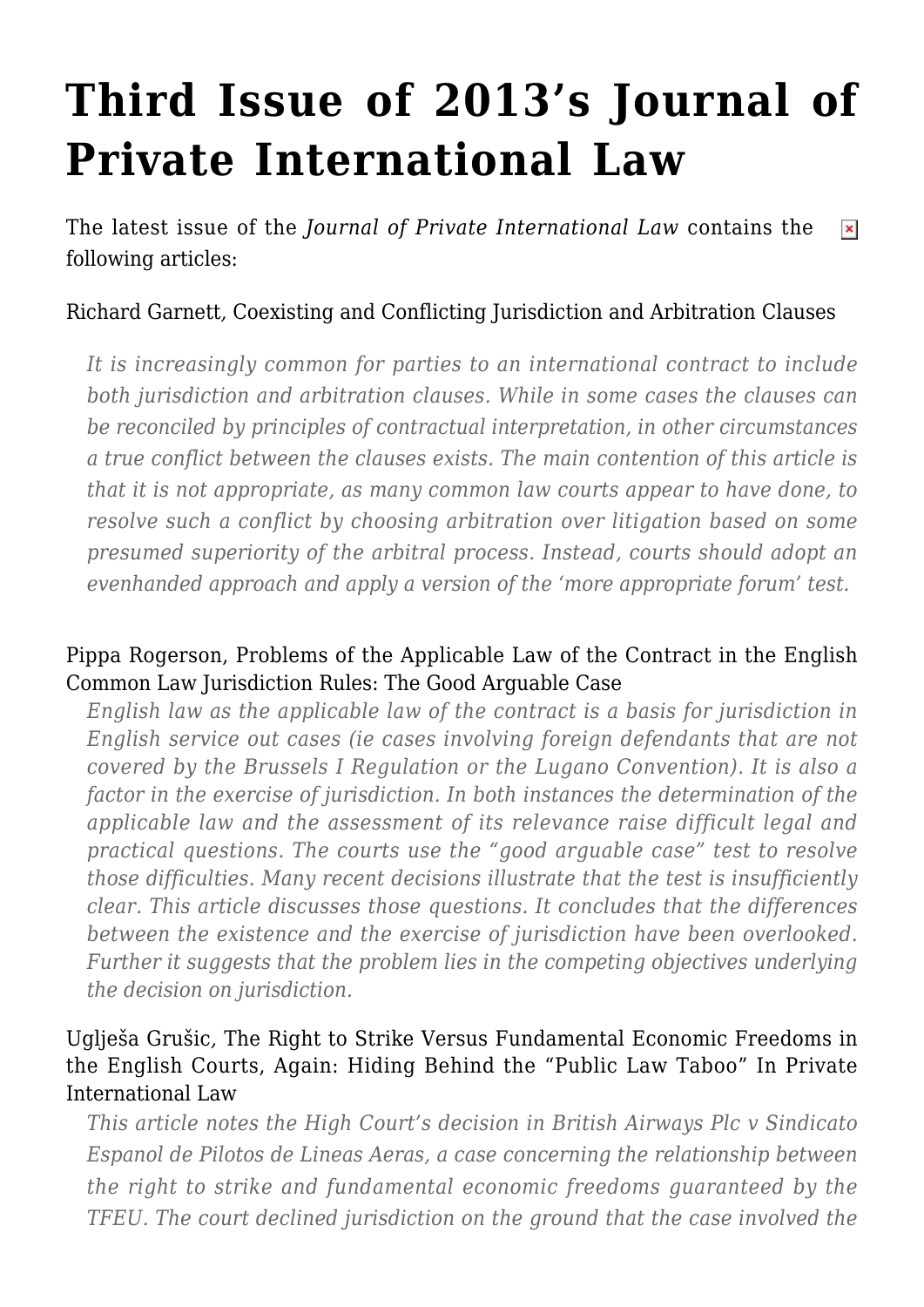*enforcement of foreign public law, thus falling outside the scope of the European rules of adjudicatory jurisdiction. By analysing the CJEU case-law on the concept of "civil and commercial matters", and the nature and detailed rules on which the claim in BA v SEPLA was based, this article concludes that the High Court was wrong in hiding behind the "public law taboo" in PIL. The discussion, in turn, underlines the relevance of PIL for the relationship between the right to strike and fundamental freedoms and, more generally, the role of this discipline in the EU legal framework.*

#### Verity Winship, [Personal Jurisdiction and Corporate Groups:](http://www.ingentaconnect.com/content/hart/jpil/2013/00000009/00000003/art00004) *[Daimlerchrysler AG v](http://www.ingentaconnect.com/content/hart/jpil/2013/00000009/00000003/art00004) [Bauman](http://www.ingentaconnect.com/content/hart/jpil/2013/00000009/00000003/art00004)*

*This article proposes a framework for understanding what is at stake in the US Supreme Court's upcoming decision in DaimlerChrysler AG v Bauman. Argentine plaintiffs sued a German corporation in US courts, alleging violations of the Alien Tort Statutes. The outcome and consequences of the Supreme Court's decision depend on how the Court analyses three aspects of personal jurisdiction. The first is the extent to which a subsidiary's contacts with a forum state can be attributed to the corporate parent. The second is whether the contacts are so extensive that the court may exercise jurisdiction over a defendant for any cause of action, even one unrelated to the contacts. The third is whether jurisdiction is "reasonable". The opinion promises to provide either much-needed guidance about jurisdictional attribution within corporate groups, or an example of the discretionary, policy-driven analysis of when jurisdiction is reasonable in the context of multinational businesses.*

# Chukwuma Okoli*,* [The Significance of the Doctrine of Accessory Allocation As a](http://www.ingentaconnect.com/content/hart/jpil/2013/00000009/00000003/art00005) [Connecting Factor Under Article 4 of the Rome I Regulation](http://www.ingentaconnect.com/content/hart/jpil/2013/00000009/00000003/art00005)

*The doctrine of accessory allocation is given special significance as a connecting factor by the framers of Rome I Regulation (through Recitals 20 and 21) in utilising the escape clause and principle of closest connection under Article 4. This article analyses the application of the doctrine under the Rome Convention; the possible reasons why the framers of Rome I gave the doctrine special significance; the nature of inquiry a Member State court would be faced with in applying the doctrine especially in very closely related contracts such as back-to-back contracts; and the dilemma faced by the court in determining the quantum of weight to attach to the application of the doctrine as it relates to displacing the main rule(s). The author concludes by stating that there is need for more clarity on the significance of the doctrine of accessory allocation as a*